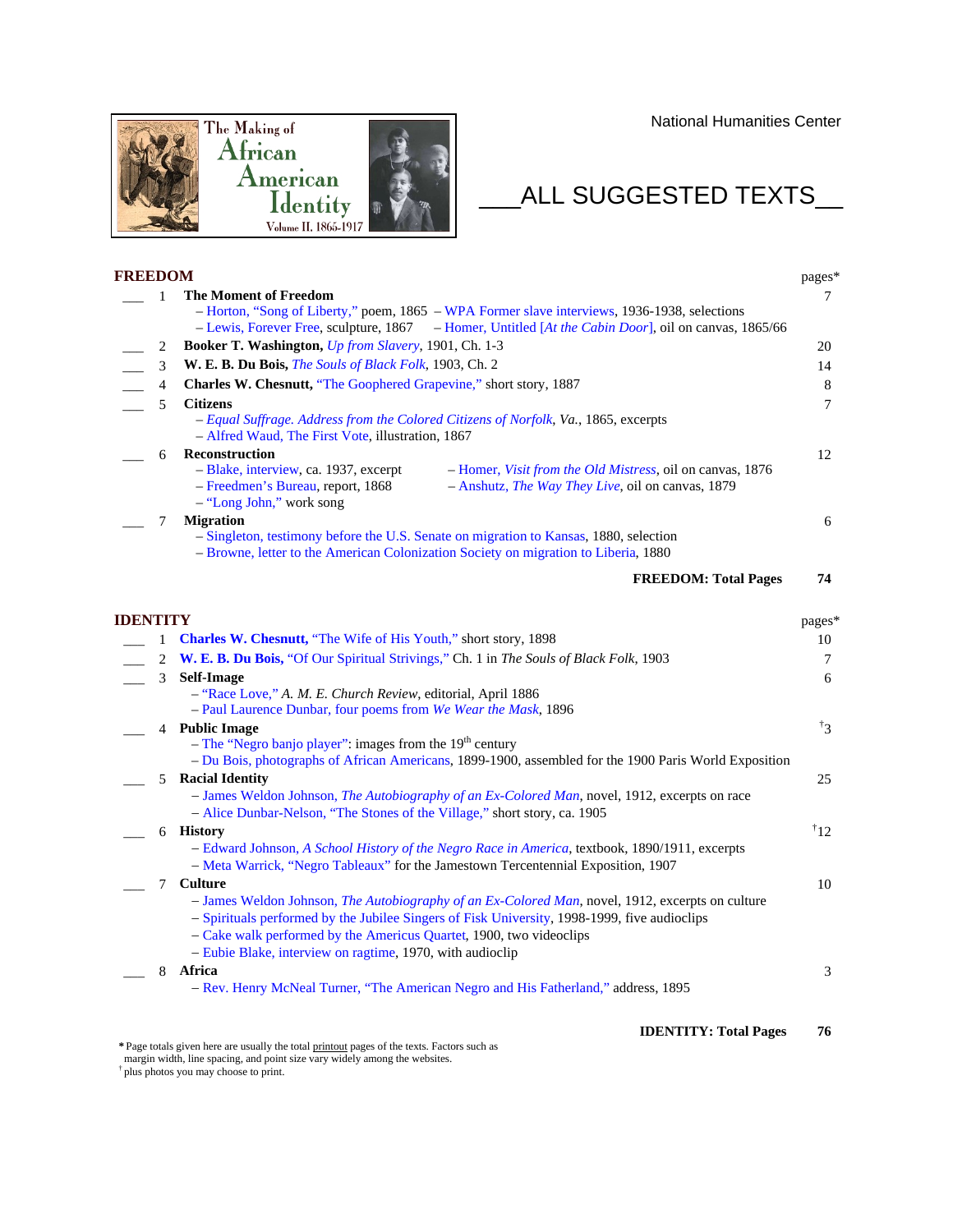|                 |              | <b>INSTITUTIONS</b>                                                                                                                                                                                                                                                                          | pages*         |
|-----------------|--------------|----------------------------------------------------------------------------------------------------------------------------------------------------------------------------------------------------------------------------------------------------------------------------------------------|----------------|
|                 | 1            | <b>Power.</b> - Rev. Alexander Crummell, "The Social Principle among a People and Its Bearing on Their<br>Progress and Development," Thanksgiving Day sermon, 1875, excerpts                                                                                                                 | 3              |
|                 | 2            | <b>Associations (I)</b>                                                                                                                                                                                                                                                                      | $\tau$         |
|                 |              | - "The Benevolent and Charitable Societies of Cincinnati, Ohio," 1874                                                                                                                                                                                                                        |                |
|                 |              | - "Our Women's Clubs" (12 Sept. 1903) and "Women's Clubs" (6 August 1904), Cleveland Journal                                                                                                                                                                                                 |                |
|                 | 3            | Associations (II). - Pauline Elizabeth Hopkins, "The Sewing-Circle," Ch. 8 in Contending Forces, 1900                                                                                                                                                                                        | 11             |
|                 | 4            | <b>Education</b>                                                                                                                                                                                                                                                                             | 9              |
|                 |              | - B. T. Washington, "Teaching School in a Stable and a Hen House," Ch. 8 in Up from Slavery, 1901<br>- Frances Benjamin Johnston, photographs of students and teachers at Tuskegee Institute, 1902                                                                                           |                |
|                 | 5            | Leadership. - W. E. B. Du Bois, "The Talented Tenth," Ch. 2 in The Negro Problem, 1903, excerpts                                                                                                                                                                                             | 5              |
|                 | 6            | Religion                                                                                                                                                                                                                                                                                     | 11             |
|                 |              | - W. E. Mathews, Jr., "An Address Delivered on the Occasion of Our Semi-Centenary," 1866<br>- Laurie Maffly-Kipp, "African American Religion from the Civil War to the Great Migration," 2004,<br>in Divining America: Religion and the National Culture from the National Humanities Center |                |
|                 | 7            | <b>Business</b>                                                                                                                                                                                                                                                                              | 3              |
|                 |              | - Edward Bannister, <i>Newspaper Boy</i> , oil on canvas, 1869                                                                                                                                                                                                                               |                |
|                 |              | - Warren Coleman, Call to Southern blacks for support of a black-operated cotton mill, 1896                                                                                                                                                                                                  |                |
|                 |              | Family                                                                                                                                                                                                                                                                                       | 21             |
|                 |              | - Alice Dunbar-Nelson, "The Stones of the Village," short story, ca. 1905                                                                                                                                                                                                                    |                |
|                 |              | - Photographs of African American families, 1870s-1910s, from Digital Schomburg                                                                                                                                                                                                              |                |
|                 |              | <b>INSTITUTIONS: Total Pages</b>                                                                                                                                                                                                                                                             | 70             |
| <b>POLITICS</b> |              |                                                                                                                                                                                                                                                                                              | pages*         |
|                 | 1            | <b>Racial Politics</b>                                                                                                                                                                                                                                                                       | $^{\dagger}$ 6 |
|                 |              | - Frances Harper, "Open Questions," Ch. 26 in <i>Iola Leroy, or, Shadows Uplifted</i> , 1893                                                                                                                                                                                                 |                |
|                 |              | - Images of African American political action, 1870s-1910s                                                                                                                                                                                                                                   |                |
|                 | $\mathbf{2}$ | "Race Problem"                                                                                                                                                                                                                                                                               | 11             |
|                 |              | - Clara Ann Thompson, "Uncle Rube on the Race Problem," poem, 1900                                                                                                                                                                                                                           |                |
|                 |              | - Frederick Douglass, "The Race Problem," address, 1890, excerpts                                                                                                                                                                                                                            |                |
|                 |              | - Winslow Homer, <i>The Gulf Stream</i> , oil on canvas, 1899                                                                                                                                                                                                                                |                |
|                 | 3            | Segregation                                                                                                                                                                                                                                                                                  | 14             |
|                 |              | - U. S. Supreme Court, <i>Plessy v. Ferguson</i> , 1896, excerpts                                                                                                                                                                                                                            |                |
|                 |              | - Charles. W. Chesnutt, "A Journey Southward," Ch. 5 in The Marrow of Tradition, novel, 1901, exc.                                                                                                                                                                                           |                |
|                 |              | - Richmond Planet, coverage of streetcar boycott, 1904, excerpts                                                                                                                                                                                                                             |                |
|                 | 4            | <b>The Vote</b>                                                                                                                                                                                                                                                                              | 4              |
|                 |              | - William J. Whipper, Statement to the South Carolina Constitutional Convention, 1895, excerpts                                                                                                                                                                                              |                |
|                 |              | - Negro Rule,. The [Raleigh, NC] News and Observer, cartoon, 4 July 1900                                                                                                                                                                                                                     |                |
|                 | 5            | Lynching                                                                                                                                                                                                                                                                                     | 13             |
|                 |              | - Paul Laurence Dunbar, "The Haunted Oak," poem, 1895                                                                                                                                                                                                                                        |                |
|                 |              | - "The Dogwood Tree," postcard, 1908                                                                                                                                                                                                                                                         |                |
|                 |              | - Ida B. Wells, "Lynch Law in America," The Arena, January 1900, excerpts                                                                                                                                                                                                                    |                |
|                 |              | - "Ohio's Anti-Lynching Law," Cleveland Gazette, 8 June 1901                                                                                                                                                                                                                                 |                |
|                 | 6            | Goals                                                                                                                                                                                                                                                                                        | 18             |
|                 |              | - Booker T. Washington, "The Atlanta Exposition Address," 1895                                                                                                                                                                                                                               |                |
|                 |              | - W. E. B. Du Bois, "Of Mr. Booker T. Washington and Others," Ch. 3 in Souls of Black Folk, 1903                                                                                                                                                                                             |                |
|                 | 7            | <b>Action</b>                                                                                                                                                                                                                                                                                | 7              |
|                 |              | - Booker T. Washington, Address to the National Negro Business League, 1900                                                                                                                                                                                                                  |                |
|                 |              | - W. E. B. Du Bois et al., Niagara Movement Declaration of Principles, 1905                                                                                                                                                                                                                  |                |
|                 |              | - James Weldon Johnson & John Rosamunde Johnson, "Lift Every Voice and Sing," song, 1900                                                                                                                                                                                                     |                |
|                 |              | <b>POLITICS: Total Pages</b>                                                                                                                                                                                                                                                                 | 73             |

† plus photos you may choose to print.